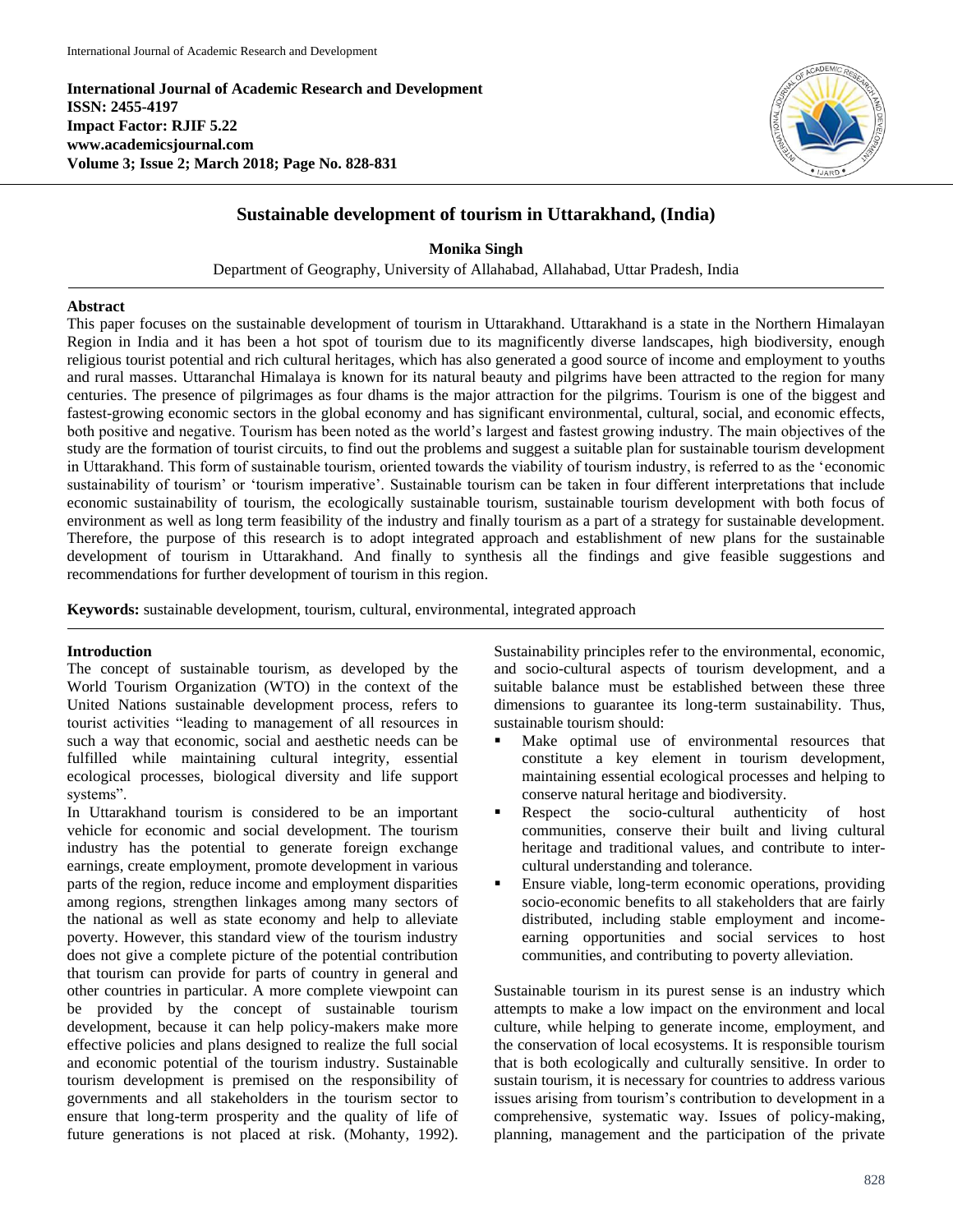sector and other stakeholders must be addressed in terms of opportunities for action and possible constraints that need to be overcome by concerted efforts.

The location of Uttarakhand is between 30°03′N to 30 °05'N and 79°19′E 79°31'E. Uttarakhand has a total geographic area of 51,125 km², of which 93% is mountainous and 64% is covered by forest. It has a population of about 6.0 million at 94.4 per sq. km. Most of the northern parts of the state are part of Greater Himalaya ranges, covered by the high Himalayan peaks and glaciers, while the lower foothills were densely forested till denuded by the British log merchants and later, after independence, by forest contractors. There is no dearth of tourist hot-spots in Uttarakhand. For everyone, there is some place to visit whether you are interested in pilgrimage, spirituality and adventure sports or camping. The tourist places that are hit with visitors are Dehradun, Nainital, Almora, Uttarkashi, Chamoli, Rudraprayag, Haridwar and Tehri Garhwal. Uttarakhand borders Tibet to the north, Nepal to the east, and the states of Himachal Pradesh and Uttar Pradesh (of which it formed a part before 2000) in the west and south respectively. The region is traditionally referred to as Uttarakhand in Hindu scriptures and old literature, a term which derives from the Sanskrit for Northern Country or Section. In January 2007, the name of the state was officially changed from Uttaranchal, its interim name, to Uttarakhand, according to the wishes of a large section of its people. The provisional capital of Uttarakhand is Dehradun which is also a rail-head and the largest city in the region. Uttarakhand, one of the Hinduism's most spiritually auspicious pilgrimage circuits. Rishikesh near Haridwar is known as the preeminent yoga centre of India while the spectacular view from Hemkund is of special significance to Sikhs. Leisure, adventure, and religious tourism play a prominent role in Uttarakhand's economy, with the Corbett National Park and Tiger Reserve and the nearby hill-stations of Nainital, Mussoorie, Almora and Ranikhet being amongst the most frequented destinations of India. The state also contains

numerous peaks of interest to mountaineers, although Nanda Devi, the highest and best-known of these, has been off-limits since 1982. Other national wonders include the Valley of Flowers, which along with Nanda Devi National Park form a UNESCO World Heritage Site.

#### **Objectives**

The present study has certain specific research objectives. They are as follows:

- To contribute toward the Conservation of the Environment, Natural and Cultural Resources.
- To assess the growth of tourism based on a Sustainable Market Position.
- Environmental Sustainability.

#### **Methodology**

Wide range of data was collected through secondary sources mainly from Directorate of Tourism, Dehradun. Similarly, data were also collected from the two regional offices of tourism, Garhwal Mandal Vikas Nigam (GMVN), Dehradun and Kumaon Mandal Vikas Nigam (KMVN), Nainital. References from research papers, books, articles and newspapers were taken appropriately for interpretation of data. To discuss about the impact of tourism on environment and economy, observations after rapid field visits of the tourist places were made.

### **Social indicators of tourism in Uttarakhand**

Social indicators play an important role for the development of the tourism industry in a region. Although both the social as well as the environmental indicators are interdependent on each other, but in the modern concepts of tourism more emphasis given on the social indicators. Social indicators include place of living, health, longevity, nutrition, literacy, employment, education, people, transport, tourist services and more others.

| Tourist's opinion regarding various Social indicators in percentage. | <b>Excellent</b> | Average | <b>Below average</b> |
|----------------------------------------------------------------------|------------------|---------|----------------------|
| Place                                                                | 85               | 10      |                      |
| Accommodation                                                        | 51               | 25      | 24                   |
| Food                                                                 | 24               | 40      | 36                   |
| Transport                                                            | 12               | 29      | 59                   |
| Tourist service                                                      | 54               | 33      |                      |
| Security                                                             | 70               | 25      | 05                   |
| Climate                                                              | 80               | 10      | 10                   |

**Table 1:** Tourists opinion regarding various social indicators in percentage.

*Source***:** Based on secondary data collection

# **Types of tourism in Uttarakhand**

#### **Natural Tourism**

Natural tourism has developed in Uttaranchal after establishment of hill towns. In the late 1830's, the hill stations became more attractive for the civilian residents of India (especially for the colonial middle and upper class), due to the fact that they were an opportunity to escape the hot premonsoon months and the summer monsoon, at the same offering a stay in a more pleasant region with a beautiful landscape (Glotzbach 1985 a,). Mussoorie (founded in 1827), Nainital (1839), Almora, Pithoragarh and Ranikhet (1889) became the major centers of attraction. Modern mass tourism started in 1960s and the number of tourists visiting the hill stations increased by the huge numbers.

#### **Adventurer Tourism**

Adventurer tourism is getting enormous attraction in the Uttaranchal Himalaya as winter sports skiing is developing in Auli (Chamoli District), river rafting in the Bhagirathi and Alaknanda Rivers, trekking in various natural places and pilgrimages (Tungnath, Rudranath, Madhyamaheshwar, Triyuginarayan, Rookumd, Gomukh, Purnagiri, seven lakes of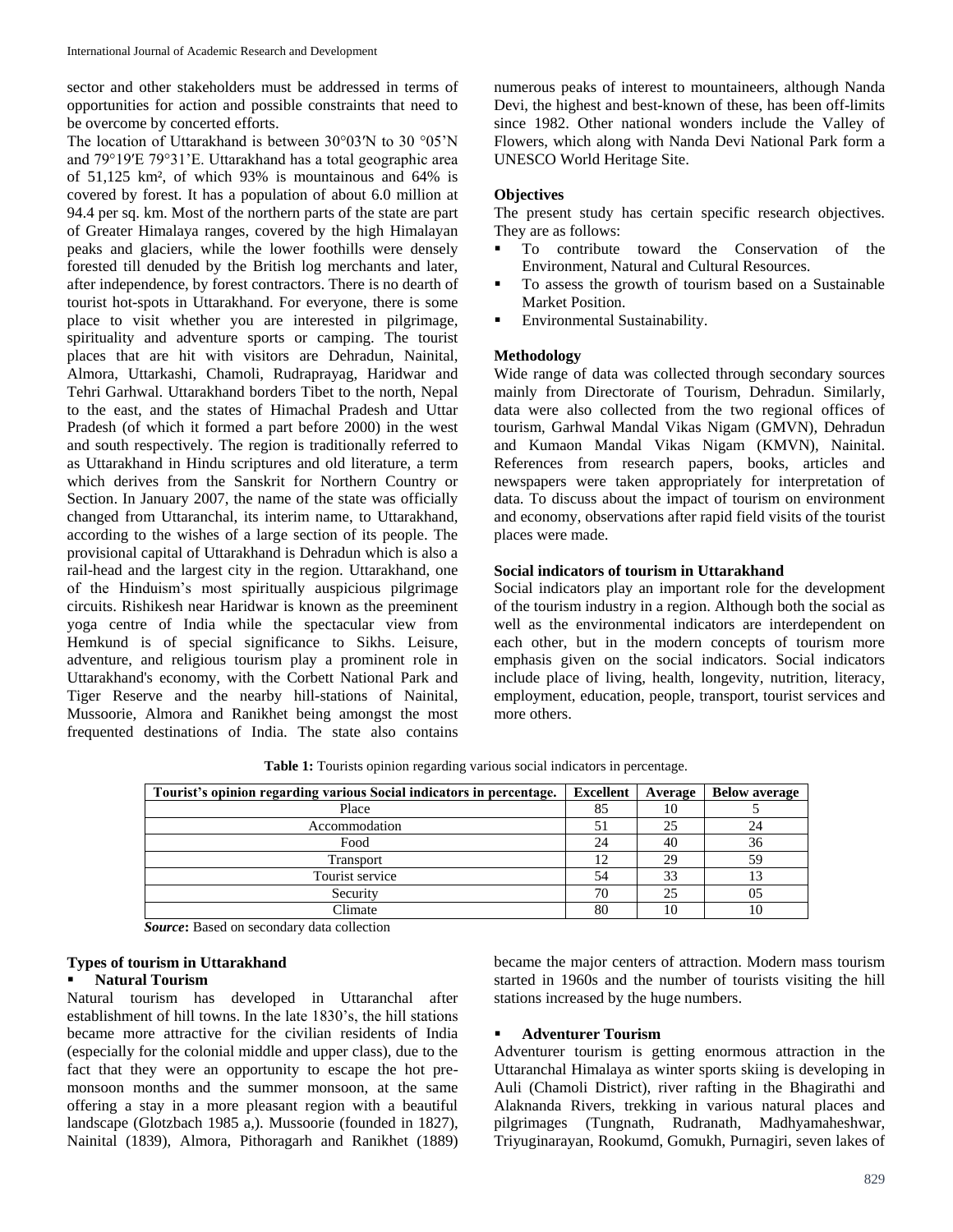Nainital district, national parks, wildlife sanctuaries and mountaineering in many of the snow-clad peaks.

# **Wildlife Tourism**

Uttaranchal Himalaya is famous for national parks, wildlife sanctuaries, bird sanctuaries and biosphere reserves. Its 67% geographical land is covered by forest. Among national parks Rajaji National Park, Govind Ghat National Park, Chilla National Park and Corbett National Park are prominent. Rajaji and Chilla National Parks are world famous for conservation of elephants, while Corbett National Park is known for conserving tigers and known as 'tiger project'. Nanda Devi Biosphere Reserve is declared as world heritage site and known for Kasturi (mrig) dear. There are also many sites, where bird sanctuaries (in Asan barrage, Dehradun District) are found. These areas have altogether the potentials of promoting wildlife tourism.

**Sustainable tourism development by four pillar concept** The sustainable tourism development is actually based on four pillars, economic, ecological, and cultural and community. Various guidelines have been given for development of each pillar.

- **1. Economic sustainability - that is profitable in both the immediate and long term**
- Form partnerships throughout the entire supply chain from micro-sized local businesses to multinational organizations.
- Use internationally approved and reviewed guidelines for training and certification.
- **Promote among clients an ethical and environmentally** conscious behavior.
- Diversify the products by developing a wide range of tourist activities.
- **2. Ecological sustainability - development that is compatible with the maintenance of essential ecological processes, biological diversity and biological resources**
- Codes of practice should be established for tourism at all levels.
- Guidelines for tourism operations, impact assessment and monitoring of cumulative impacts should be established.
- **Ensure tourism in protected areas, such as national parks,** is incorporated into and subject to sound management plans.
- **Monitor and conduct research on the actual impacts of** tourism.
- Identify acceptable behavior among tourists.
- **Promote responsible tourism behavior.**
- **3. Cultural sustainability - increase people's control over their lives and is compatible with the culture and values of those affected and strengthen the community identity**
- Tourism should be initiated with the help of broad based community input.
- Education and training programs to improve and manage heritage and natural resources should be established.
- Conserve cultural diversity.
- Respect land and property rights of traditional inhabitants.
- Guarantee the protection of nature, local and the indigenous cultures and especially traditional knowledge.
- Work actively with indigenous leaders and minority groups to insure that indigenous cultures and communities are depicted accurately and with respect.
- **4. Local or community sustainability - that is designed to benefit local communities and generate/retain income in those communities**
- The community should maintain control over tourism development.
- Tourism should provide quality employment to community residents.
- **Encourage businesses to minimize negative effects on** local communities and contribute positively to them.
- Ensure an equitable distribution of financial benefits throughout the entire supply chain.
- Provide financial incentives for local businesses to enter tourism.

While responsible ecotourism and other sustainable tourism strategies may bring significant socio-economic benefits to host communities, they are not necessarily aimed at poverty alleviation. Given that the United Nations Millennium Declaration has placed poverty at the centre of the international development agenda, it can be argued that sustainable tourism development should go beyond the promotion of broad socio-economic development and give greater priority to poverty reduction. This priority shift would also address a somewhat ignored recommendation of the seventh session of the Commission on Sustainable Development which, interlaid, urged Governments "to maximize the potential of tourism for eradicating poverty by developing appropriate strategies in cooperation with all major groups, and indigenous and local communities" (see UN, 1999c). A pro-poor tourism (PPT) approach differs from ecotourism and other sustainable tourism strategies in that its overriding goal is to deliver net benefits to the poor. While PPT and ecotourism may have some similar objectives, the key difference is that poverty reduction is the core focus of the PPT approach, rather than a secondary component of a mainly environmental sustainability strategy. In other words, although environmental protection remains an important PPT goal, the quality of the environment in which targeted poor groups live is only one part of a broader poverty reduction strategy. There are several reasons why tourism development could be a particularly effective tool of poverty reduction. Firstly, tourism offers considerable employment opportunities for unskilled labour, rural to urban migrants and lower-income women. Second, there are considerable linkages with the informal sector, which could generate positive multiplier effects to poorer groups that rely on that sector for their livelihoods. Third, tourism tends to be heavily based upon the preservation of natural capital such as, wildlife and scenery and cultural heritage, which are often "assets that some of the poor have, even if they have no financial resources".

# **Suggestions to improve the scenario**

In spite of the constraints as listed above, Uttarakhand is still